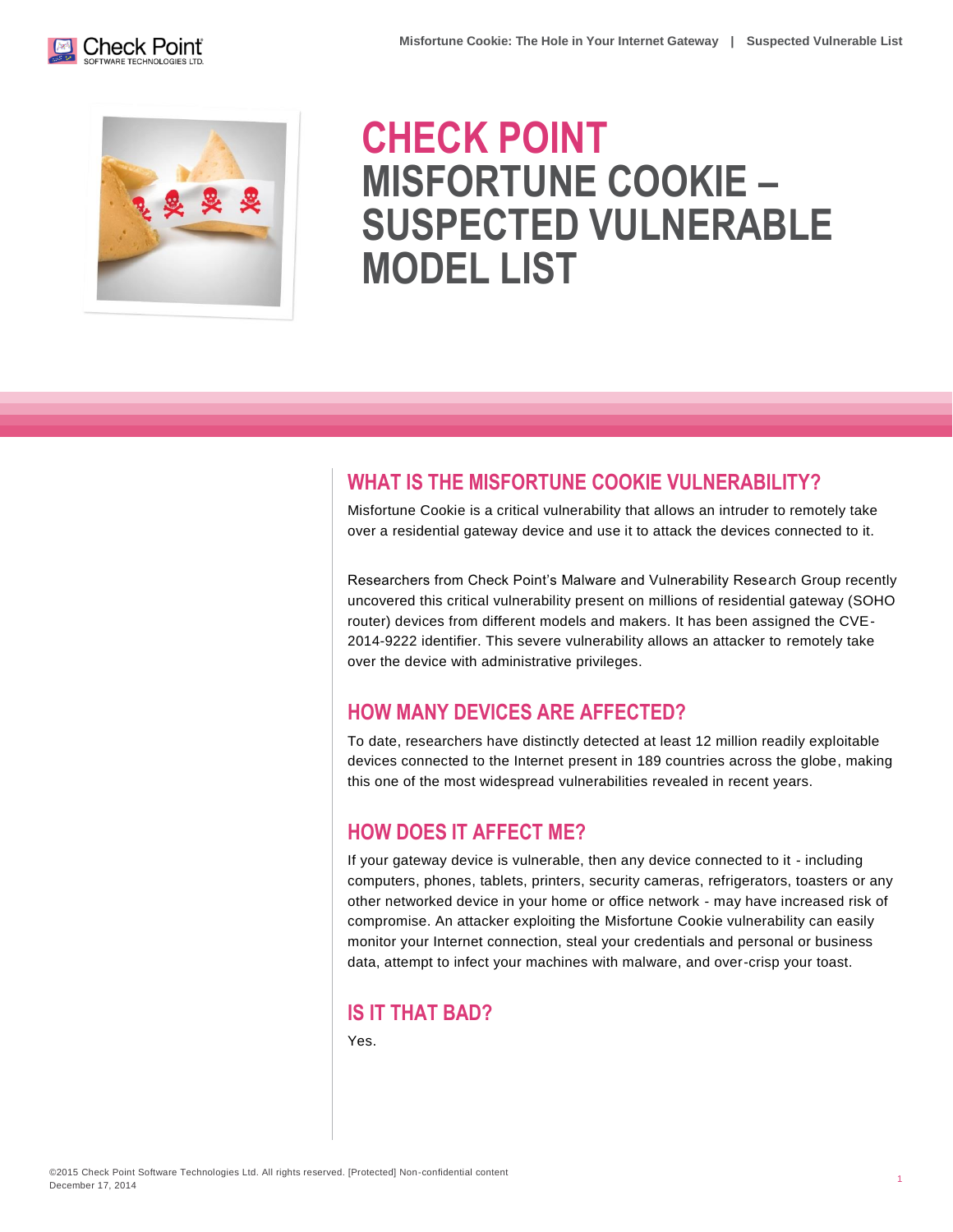

# **WHICH MODELS ARE AFFECTED? AM I AFFECTED?**

Prior to this publication and the expected firmware patches, we believe that devices containing RomPager services with versions before 4.34 (and specifically 4.07) are vulnerable. Note that some vendor firmware updates may patch RomPager to fix Misfortune Cookie without changing the displayed version number, invalidating this as an indicator of vulnerability.

#### **HOW WAS THIS LIST COMPILED?**

The task of fingerprinting online devices is a challenging one. Devices may or may not contain an identifying banner as a response for an unauthenticated user. The banner may include a model number, a brand name, or a simple welcome message that makes it hard to identify the underlying hardware.

To make things even more challenging, manufacturers and ISPs commonly rebrand a device using different names and model numbers per distribution location or product series.

The following list was collected through Internet-wide scanning on various ports. When we detected a response from a suspected vulnerable RomPager service, we added the HTTP authentication realm to our list, which typically contained a model number for the device.

Brand names were collected using online search results for the model numbers.

This does not mean all firmware versions of the device are vulnerable. It means at least one version of that device seemed vulnerable during our scans, performed November 2014.

The list is therefore by no means complete, exhaustive, or error-proof. We did not attempt to test or verify on all models, as we do not own every model in our lab. Please contact your device manufacturer (or ISP in case of ISP-provided equipment) to check if your model is vulnerable to Misfortune Cookie.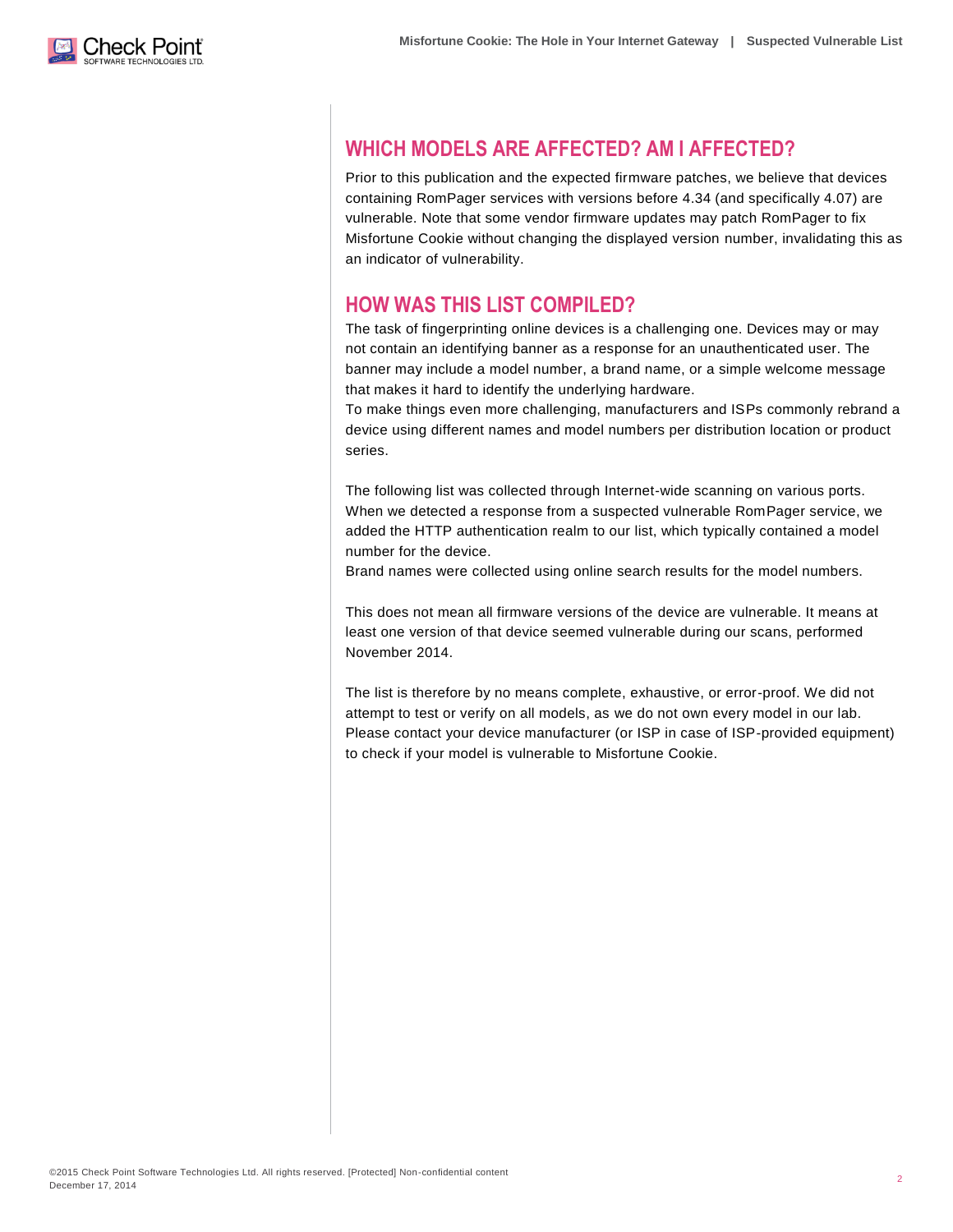

# **SUSPECTED-VULNERABLE MODELS**

| 110TC2                     | <b>Beetel</b>  | <b>BW554</b>              | <b>SBS</b>      |
|----------------------------|----------------|---------------------------|-----------------|
| 16NX073012001              | <b>Nilox</b>   | C300APRA2+                | Conceptronic    |
| 16NX080112001              | <b>Nilox</b>   | Compact Router ADSL2+     | Compact         |
| 16NX080112002              | <b>Nilox</b>   | D-5546                    | den-it          |
| 16NX081412001              | <b>Nilox</b>   | D-7704G                   | den-it          |
| 16NX081812001              | <b>Nilox</b>   | Delsa Telecommunication   | <b>Delsa</b>    |
| 410TC1                     | <b>Beetel</b>  | D-Link_DSL-2730R          | D-Link          |
| 450TC1                     | <b>Beetel</b>  | <b>DM 856W</b>            | <b>Binatone</b> |
| 450TC2                     | <b>Beetel</b>  | <b>DSL-2110W</b>          | D-Link          |
| 480TC1                     | <b>Beetel</b>  | <b>DSL-2120</b>           | D-Link          |
| AAM6000EV/Z2               | Zyxel          | <b>DSL-2140</b>           | D-Link          |
| AAM6010EV                  | Zyxel          | <b>DSL-2140W</b>          | D-Link          |
| AAM6010EV/Z2               | Zyxel          | <b>DSL-2520U</b>          | D-Link          |
| AAM6010EV-Z2               | Zyxel          | DSL-2520U_Z2              | D-Link          |
| AAM6020BI                  | Zyxel          | <b>DSL-2600U</b>          | D-Link          |
| AAM6020BI-Z2               | Zyxel          | <b>DSL-2640R</b>          | D-Link          |
| AAM6020VI/Z2               | Zyxel          | <b>DSL-2641R</b>          | D-Link          |
| AD3000W                    | starnet        | <b>DSL-2680</b>           | D-Link          |
| <b>ADSL Modem</b>          | Unknown        | <b>DSL-2740R</b>          | D-Link          |
| <b>ADSL Modem/Router</b>   | Unknown        | <b>DSL-320B</b>           | D-Link          |
| <b>ADSL Router</b>         | <b>BSNL</b>    | <b>DSL-321B</b>           | D-Link          |
| AirLive ARM201             | AirLive        | <b>DSL-3680</b>           | D-Link          |
| AirLive ARM-204            | AirLive        | DT 815                    | <b>Binatone</b> |
| AirLive ARM-204 Annex A    | AirLive        | DT 820                    | <b>Binatone</b> |
| AirLive ARM-204 Annex B    | AirLive        | <b>DT 845W</b>            | <b>Binatone</b> |
| AirLive WT-2000ARM         | AirLive        | <b>DT 850W</b>            | <b>Binatone</b> |
| AirLive WT-2000ARM Annex A | AirLive        | DWR-TC14 ADSL Modem       | Unknown         |
| AirLive WT-2000ARM Annex B | AirLive        | EchoLife HG520s           | Huawei          |
| AMG1001-T10A               | Zyxel          | EchoLife Home Gateway     | Huawei          |
| APPADSL2+                  | Approx         | EchoLife Portal de Inicio | Huawei          |
| APPADSL2V1                 | Approx         | GO-DSL-N151               | D-Link          |
| AR-7182WnA                 | Edimax         | <b>HB-150N</b>            | Hexabyte        |
| AR-7182WnB                 | Edimax         | HB-ADSL-150N              | Hexabyte        |
| AR-7186WnA/B               | Edimax         | Hexabyte ADSL             | Hexabyte        |
| <b>AR-7286WNA</b>          | Edimax         | Home Gateway              | Huawei          |
| AR-7286WnB                 | Edimax         | <b>iB-LR6111A</b>         | iBall           |
| Arcor-DSL WLAN-Modem 100   | Arcor          | iB-WR6111A                | iBall           |
| Arcor-DSL WLAN-Modem 200   | Arcor          | iB-WR7011A                | iBall           |
| AZ-D140W                   | Azmoon         | iB-WRA150N                | iBall           |
| <b>Billion Sky</b>         | <b>Billion</b> | iB-WRA300N                | iBall           |
| <b>BiPAC 5102C</b>         | <b>Billion</b> | iB-WRA300N3G              | iBall           |
| <b>BiPAC 5102S</b>         | <b>Billion</b> | IES1248-51                | Zyxel           |
| <b>BiPAC 5200S</b>         | <b>Billion</b> | KN.3N                     | Kraun           |
| BIPAC-5100 ADSL Router     | <b>Billion</b> | KN.4N                     | Kraun           |
| BLR-TX4L                   | <b>Buffalo</b> | <b>KR.KQ</b>              | Kraun           |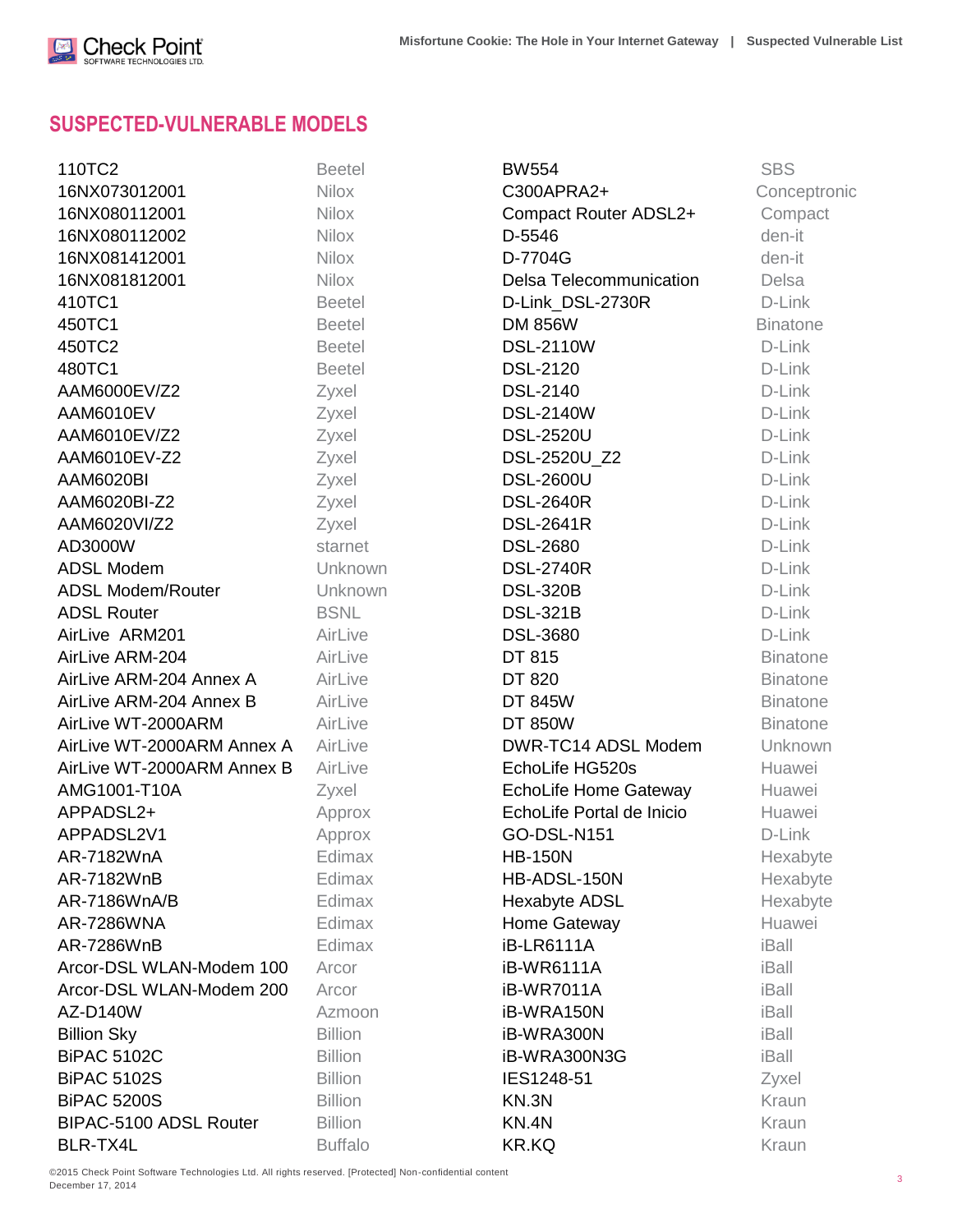

| <b>KR.KS</b>              | Kraun        | POSTEF-8840         | Postef         |
|---------------------------|--------------|---------------------|----------------|
| <b>KR.XL</b>              | Kraun        | <b>POSTEF-8880</b>  | Postef         |
| KR.XM                     | Kraun        | Prestige 623ME-T1   | Zyxel          |
| <b>KR.XM\t</b>            | Kraun        | Prestige 623ME-T3   | Zyxel          |
| <b>KR.YL</b>              | Kraun        | Prestige 623R-A1    | Zyxel          |
| Linksys BEFDSR41W         | Linksys      | Prestige 623R-T1    | Zyxel          |
| LW-WAR2                   | LightWave    | Prestige 623R-T3    | Zyxel          |
| M-101A                    | <b>ZTE</b>   | Prestige 645        | Zyxel          |
| M-101B                    | <b>ZTE</b>   | Prestige 645R-A1    | Zyxel          |
| M-200 A                   | <b>ZTE</b>   | Prestige 650        | Zyxel          |
| M-200 B                   | <b>ZTE</b>   | Prestige 650H/HW-31 | Zyxel          |
| MN-WR542T                 | Mercury      | Prestige 650H/HW-33 | Zyxel          |
| MS8-8817                  | SendTel      | Prestige 650H-17    | Zyxel          |
| MT800u-T ADSL Router      | <b>BSNL</b>  | Prestige 650H-E1    | Zyxel          |
| MT880r-T ADSL Router      | <b>BSNL</b>  | Prestige 650H-E3    | Zyxel          |
| MT882r-T ADSL Router      | <b>BSNL</b>  | Prestige 650H-E7    | Zyxel          |
| MT886                     | SmartAX      | Prestige 650HW-11   | Zyxel          |
| mtnlbroadband             | <b>MTNL</b>  | Prestige 650HW-13   | Zyxel          |
| NetBox NX2-R150           | <b>Nilox</b> | Prestige 650HW-31   | Zyxel          |
| Netcomm NB14              | Netcomm      | Prestige 650HW-33   | Zyxel          |
| Netcomm NB14Wn            | Netcomm      | Prestige 650HW-37   | Zyxel          |
| NP-BBRsx                  | lodata       | Prestige 650R-11    | Zyxel          |
| OMNI ADSL LAN EE(Annex A) | Zyxel        | Prestige 650R-13    | Zyxel          |
| <b>P202H DSS1</b>         | Zyxel        | Prestige 650R-31    | Zyxel          |
| P653HWI-11                | Zyxel        | Prestige 650R-33    | Zyxel          |
| P653HWI-13                | Zyxel        | Prestige 650R-E1    | Zyxel          |
| P-660H-D1                 | Zyxel        | Prestige 650R-E3    | Zyxel          |
| P-660H-T1 v3s             | Zyxel        | Prestige 650R-T3    | Zyxel          |
| P-660H-T3 v3s             | Zyxel        | Prestige 652H/HW-31 | Zyxel          |
| P-660HW-D1                | Zyxel        | Prestige 652H/HW-33 | Zyxel          |
| P-660R-D1                 | Zyxel        | Prestige 652H/HW-37 | Zyxel          |
| P-660R-T1                 | Zyxel        | Prestige 652R-11    | Zyxel          |
| P-660R-T1 v3              | Zyxel        | Prestige 652R-13    | Zyxel          |
| P-660R-T1 v3s             | Zyxel        | Prestige 660H-61    | Zyxel          |
| P-660R-T3 v3              | Zyxel        | Prestige 660HW-61   | Zyxel          |
| P-660R-T3 v3s             | Zyxel        | Prestige 660HW-67   | Zyxel          |
| P-660RU-T1                | Zyxel        | Prestige 660R-61    | Zyxel          |
| P-660RU-T1 v3             | Zyxel        | Prestige 660R-61C   | Zyxel          |
| P-660RU-T1 v3s            | Zyxel        | Prestige 660R-63    | Zyxel          |
| P-660RU-T3 v3s            | Zyxel        | Prestige 660R-63/67 | Zyxel          |
| PA-R11T                   | Solwise      | Prestige 791R       | Zyxel          |
| PA-W40T-54G               | PreWare      | Prestige 792H       | Zyxel          |
| Cerberus P 6311-072       | Pentagram    | <b>RAWRB1001</b>    | Reconnect      |
| PL-DSL1                   | PreWare      | <b>RE033</b>        | Roteador       |
| PN-54WADSL2               | ProNet       | RTA7020 Router      | Maxnet         |
| PN-ADSL101E               | ProNet       | RWS54               | Connectionno   |
| Portal de Inicio          | Huawei       | SG-1250             | <b>Everest</b> |